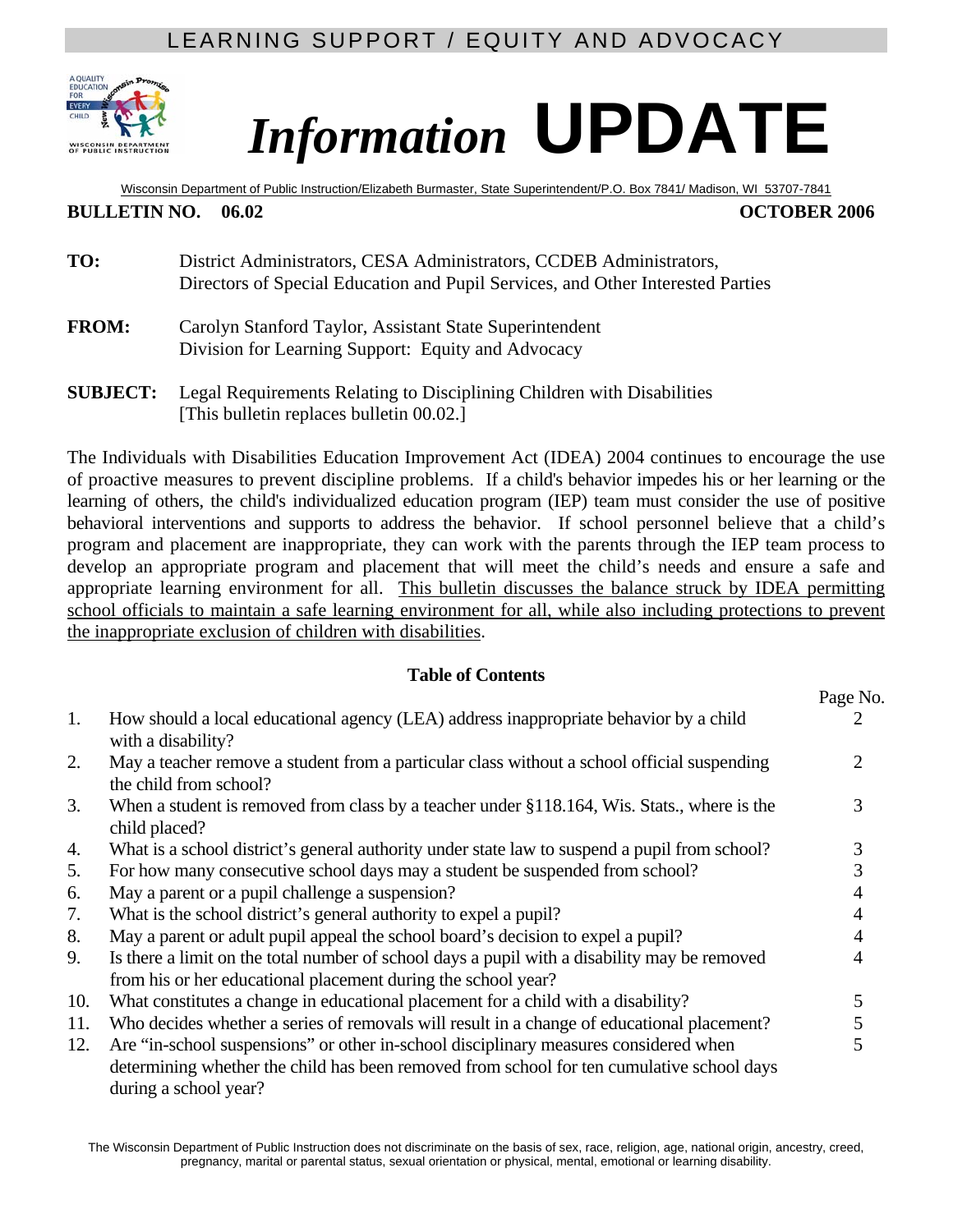| Do part-day removals count toward considering whether a child has been removed for more<br>$\mathfrak{S}$<br>6 |
|----------------------------------------------------------------------------------------------------------------|
|                                                                                                                |
|                                                                                                                |
|                                                                                                                |
|                                                                                                                |
| What must an LEA do when removals exceed a total of ten cumulative school days during<br>6                     |
|                                                                                                                |
| 6                                                                                                              |
| $\tau$                                                                                                         |
|                                                                                                                |
| 8                                                                                                              |
|                                                                                                                |
| 8<br>What if a parent disagrees with a manifestation determination or a disciplinary removal from              |
|                                                                                                                |
| 9<br>Do federal and state requirements regarding the expulsion of children who bring firearms to               |
|                                                                                                                |
| Does section 120.13 $(1)(f)$ , Wis. Stats., permit a school district to refuse a special education<br>9        |
|                                                                                                                |
|                                                                                                                |
| 9                                                                                                              |
|                                                                                                                |
| 10                                                                                                             |
|                                                                                                                |
| 10                                                                                                             |
|                                                                                                                |

#### **1.** *How should a local educational agency (LEA) address inappropriate behavior by a child with a disability?*

The agency should consider holding an IEP team meeting to review the child's IEP and placement to determine whether they continue to be appropriate. The IEP team participants should determine whether the child's behavior is impeding his or her learning or the learning of others. If so, the team must consider positive behavioral interventions, strategies and supports to address the behavior. The team may consider whether functional behavioral assessment is appropriate to assist in the development of such strategies. They should consider whether re-evaluation of the child by an IEP team may be needed to determine whether the child has other impairments or educational needs. It is important to remember, however, that a child with any type of disability may present behavior that impedes learning and requires positive behavioral interventions, strategies and supports.

#### **2.** *May a teacher remove a student from a particular class without a school official suspending the child from school?*

Yes, under §118.164, Wis. Stats., a teacher may remove a pupil from the teacher's class if the pupil violates the code of classroom conduct adopted by the school board under  $\S 120.13(1)(a)$ . The teacher may also remove the child from the classroom if the pupil is dangerous, unruly or disruptive or exhibits behavior that interferes with the ability of a teacher to teach effectively, as specified in the code of classroom conduct.

A teacher, school board, school district administrator or their designee is not prohibited from further disciplining a pupil because the pupil has been removed from class using this procedure. If a child's IEP addresses the behavior that violates the classroom code of conduct, it generally would be inappropriate to use a response to that behavior other than the response called for by the IEP.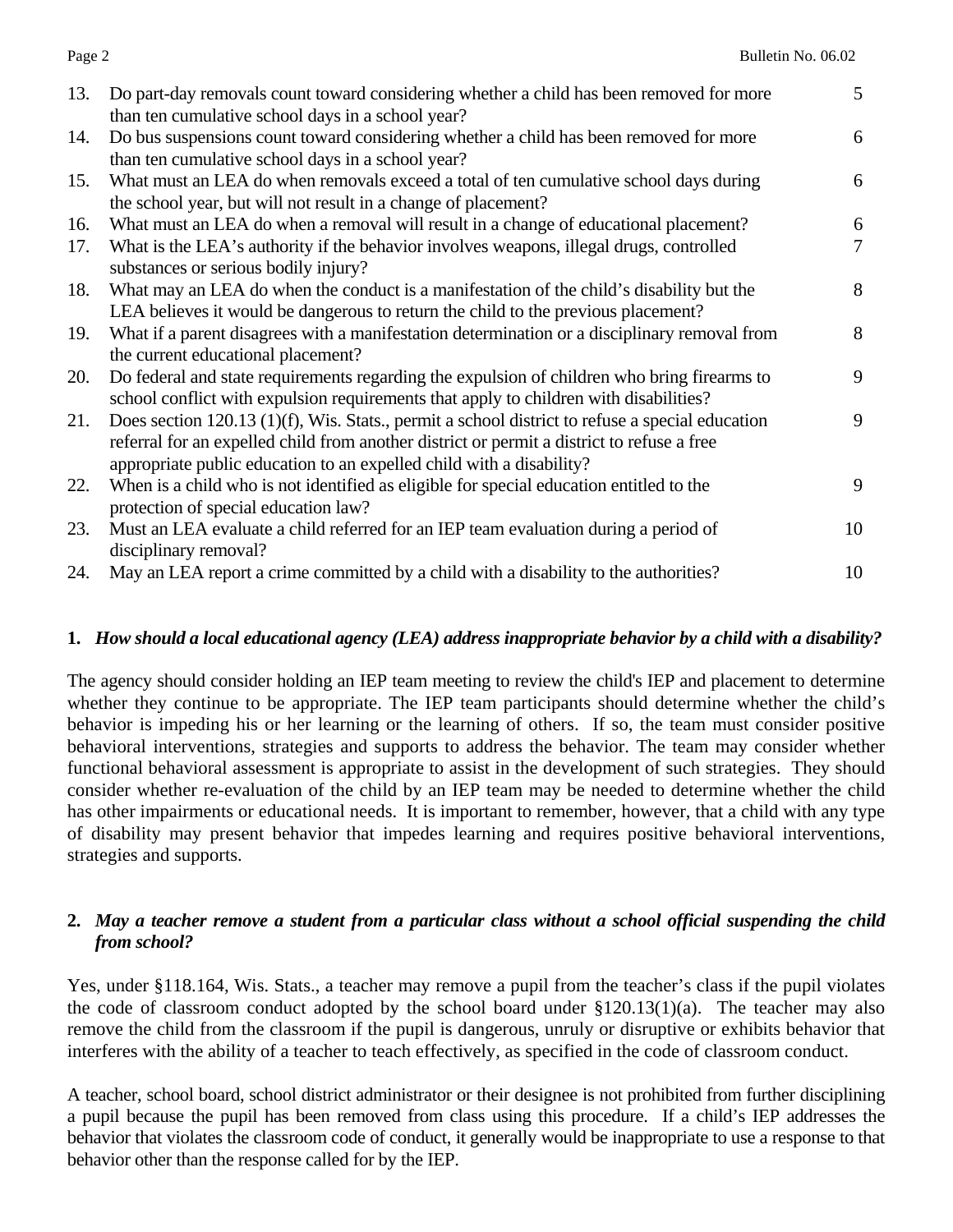#### **3.** *When a student is removed from class by a teacher under §118.164, Wis. Stats., where is the child placed?*

The principal or his or her designee may select one of the following four options for the child:

- $\triangleright$  An alternative education program under §115.28(7)(e)1., Wis. Stats. An alternative program is an instructional program, approved by the school board, that uses successful alternative or adaptive school structures and teaching techniques in existing traditional classrooms or regularly scheduled curricular programs or that is offered in place of these programs. It does not include a private school or home schooling by the parent;
- $\triangleright$  Another class in the school or another appropriate place in the school, as determined by the principal or his designee;
- $\triangleright$  Another instructional setting; or
- $\triangleright$  The classroom from which the child was removed if, after weighing the interests of the removed pupil, the other pupils in the class and the teacher, the school principal or his or her designee determines that readmission to the class is the best or only alternative.

#### **4.** *What is a school district's general authority under state law to suspend a pupil from school?*

The authority of a school district to suspend a pupil is found at  $\S120.13(1)$ (b), Wis. Stats. State law permits a school district administrator or any principal or teacher designated by the school district administrator to suspend a pupil for:

- $\triangleright$  noncompliance with school rules; or
- $\triangleright$  knowingly conveying any threat or false information concerning an attempt or alleged attempt being made or to be made to destroy any school property by means of explosives;
- $\triangleright$  conduct by the pupil while at school or while under the supervision of a school authority which endangers the property, health or safety of others; or
- $\triangleright$  conduct while not at school or while not under the supervision of a school authority which endangers the property, health or safety of others at school or under the supervision of a school authority or endangers the property, health or safety of any employee or school board member of the school district in which the pupil is enrolled.

Conduct that endangers a person or property includes making a threat to the health or safety of a person or making a threat to damage property.

Prior to the suspension, the pupil must be advised of the reason for the proposed suspension. If the pupil denies the accusation, the school must explain the information it has and permit the pupil to provide his or her version. The pupil's parent must be given prompt notice of the suspension and the reason for the suspension.

#### **5.** *For how many consecutive school days may a student be suspended from school?*

The general authority under State law permits suspensions from school for up to five consecutive school days and for up to 15 consecutive school days when a notice of expulsion hearing has been sent. Additional requirements apply to children with disabilities. A child with a disability may only be suspended for more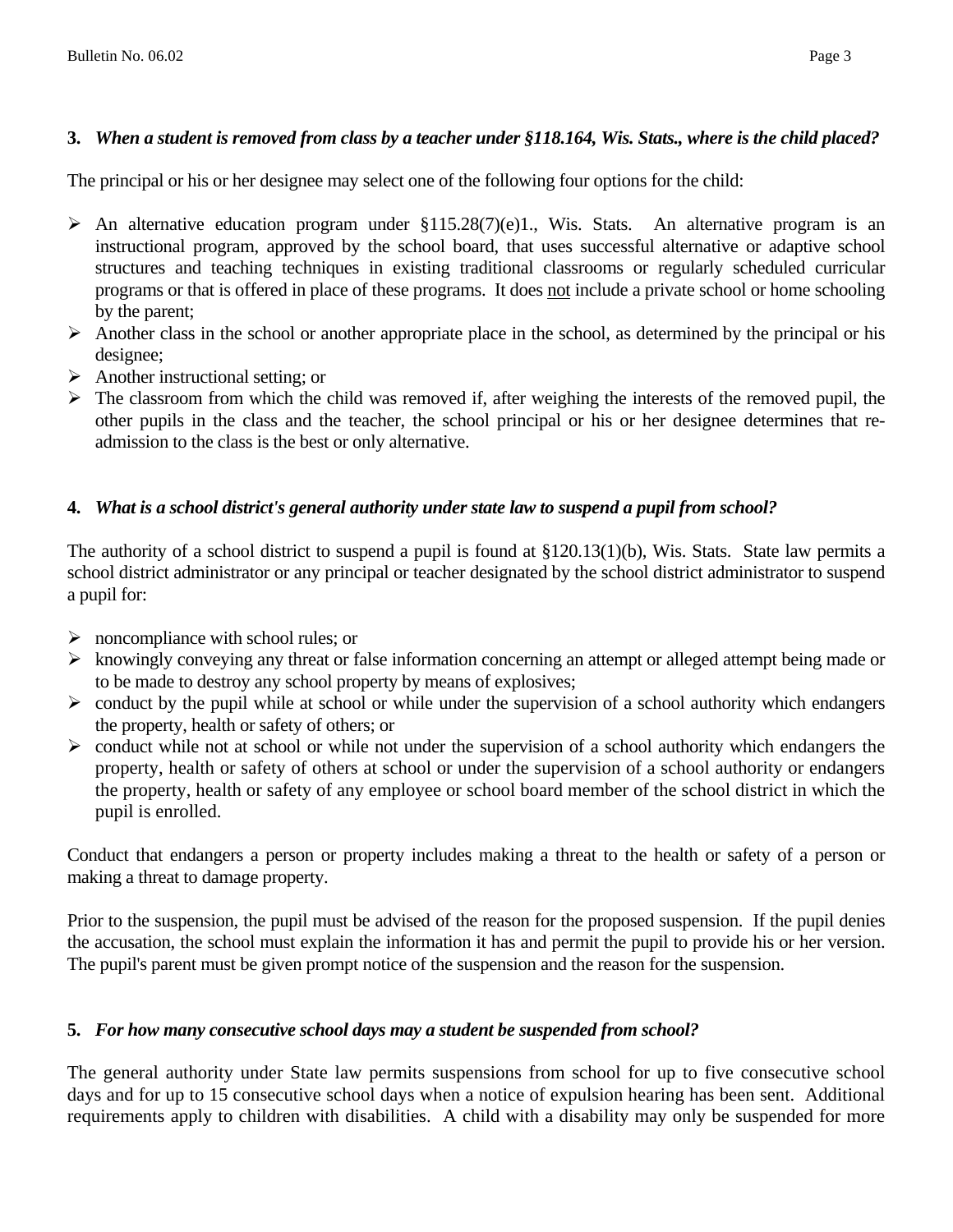than ten consecutive school days if the conduct is not a manifestation, as described in this bulletin, of the child's disability.

#### **6.** *May a parent or a pupil challenge a suspension?*

A parent or a pupil may, within five school days following the commencement of a suspension, have a conference with the school district administrator or his or her designee. The designee may not be the principal, an administrator, or a teacher in the child's school. If the school district administrator or his or her designee finds that the child was suspended unfairly or unjustly; or the suspension was inappropriate given the nature of the offense; or the child suffered undue consequences or penalties as a result of the suspension, reference to the child's suspension must be removed from the child's records. The finding must be made within 15 days of the conference. A parent of a child with a disability may also challenge any issue relating to the identification, evaluation, educational placement or the provision of free appropriate public education to the child by requesting a due process hearing.

#### **7.** *What is the school district's general authority to expel a pupil?*

The school district's general authority to expel a pupil is found at §120.13(1)(c), Wis. Stats. Generally, a pupil may be expelled from school if the school board finds the pupil guilty of:

- $\triangleright$  repeated refusal or neglect to obey the rules;
- $\triangleright$  threatening to destroy school property by explosion;
- ¾ engaging in conduct at school that endangers the property, health or safety of others; or
- $\triangleright$  engaging in conduct while not at school or under the school's supervision or endangering the property health or safety of any employee or school board member of the district in which the student is enrolled. Conduct that endangers a person or property includes making a threat to the health or safety of a person or making a threat to damage property.

The board must be satisfied that the interest of the school demands the pupil's expulsion. Prior to the expulsion, the school board must hold a hearing. If the child is a child with a disability, the agency also must follow the IDEA requirements described in this bulletin.

#### **8.** *May a parent or adult pupil appeal the school board's decision to expel a pupil?*

Yes. A pupil or, if the pupil is a minor, the pupil's parent or guardian may appeal the expulsion to the State Superintendent of Public Instruction, who must review the board's decision within 60 days after receiving the appeal to determine whether the district has followed required procedures. A parent may also challenge the expulsion of a child with a disability by requesting a due process hearing.

#### **9.** *Is there a limit on the total number of school days a pupil with a disability may be removed from his or her educational placement during the school year?*

No. State and federal law do not establish an absolute limit on the number of cumulative days of removal permitted in a school year. The district must follow the requirements described in this bulletin when a student with a disability is removed more than ten cumulative days in a school year.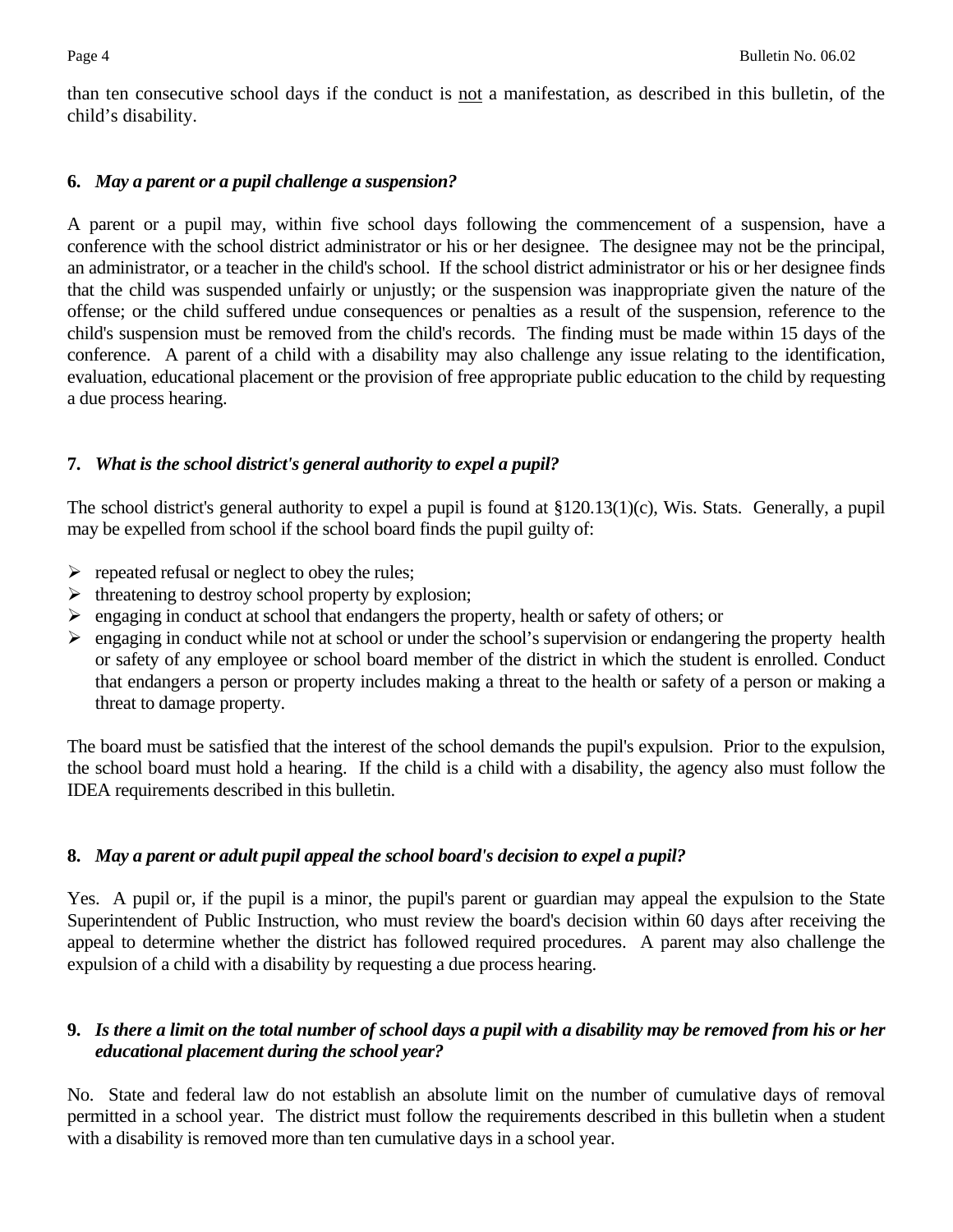## **10.** *What constitutes a change in educational placement for a child with a disability?*

A change in educational placement for a child with a disability occurs when a child is removed from his or her current educational placement for more than ten consecutive school days. A change of placement also occurs if the child has been subjected to a series of removals that constitute a pattern because:

- $\triangleright$  the series of removals total more than ten school days in a school year;
- $\triangleright$  the child's behavior is substantially similar to the child's behavior in previous incidents that resulted in the series of removals; and
- $\triangleright$  of such additional factors as the length of each removal, the total amount of time the child has been removed, and the proximity of the removals to one another.

Whether the behavior in the incidents that resulted in the series of removals is "substantially similar" should be decided on a case-by-case basis and include consideration of any relevant information regarding the child's behaviors, including, where appropriate, any information in the child's IEP.

## **11.** *Who decides whether a series of removals will result in a change of educational placement?*

Whether a series of removals constitutes a change in educational placement is determined on a case-by-case basis by the public agency. The department recommends that the principal of the child's school or other administrator and the child's special education teacher consult regarding whether a short-term removal will constitute a change in educational placement. If the parent disagrees with the determination by the public agency, the parent may request a due process hearing.

#### **12.** *Are "in-school suspensions" or other in-school disciplinary measures considered when determining whether the child has been removed from school for ten cumulative school days during a school year?*

In-school removals from class must be considered a removal unless the child has the opportunity:

- $\triangleright$  to continue to participate in the general curriculum;
- $\triangleright$  to receive the services specified in his or her IEP; and
- $\triangleright$  to participate with nondisabled children to the extent he or she would have in the current placement.

#### **13.** *Do part-day removals count toward considering whether a child has been removed for more than ten cumulative school days in a school year?*

In determining whether the child had been removed for more than ten cumulative school days or subjected to a change in placement, the agency would include portions of a school day that a child had been removed. Sending a child with a disability home during the school day for not following school rules without following the procedures relating to suspension constitutes "de facto" suspension of a child from school. These days must be considered when determining whether a series of removals resulted in a change of educational placement or whether the child had been removed from school for more than ten cumulative days in a school year.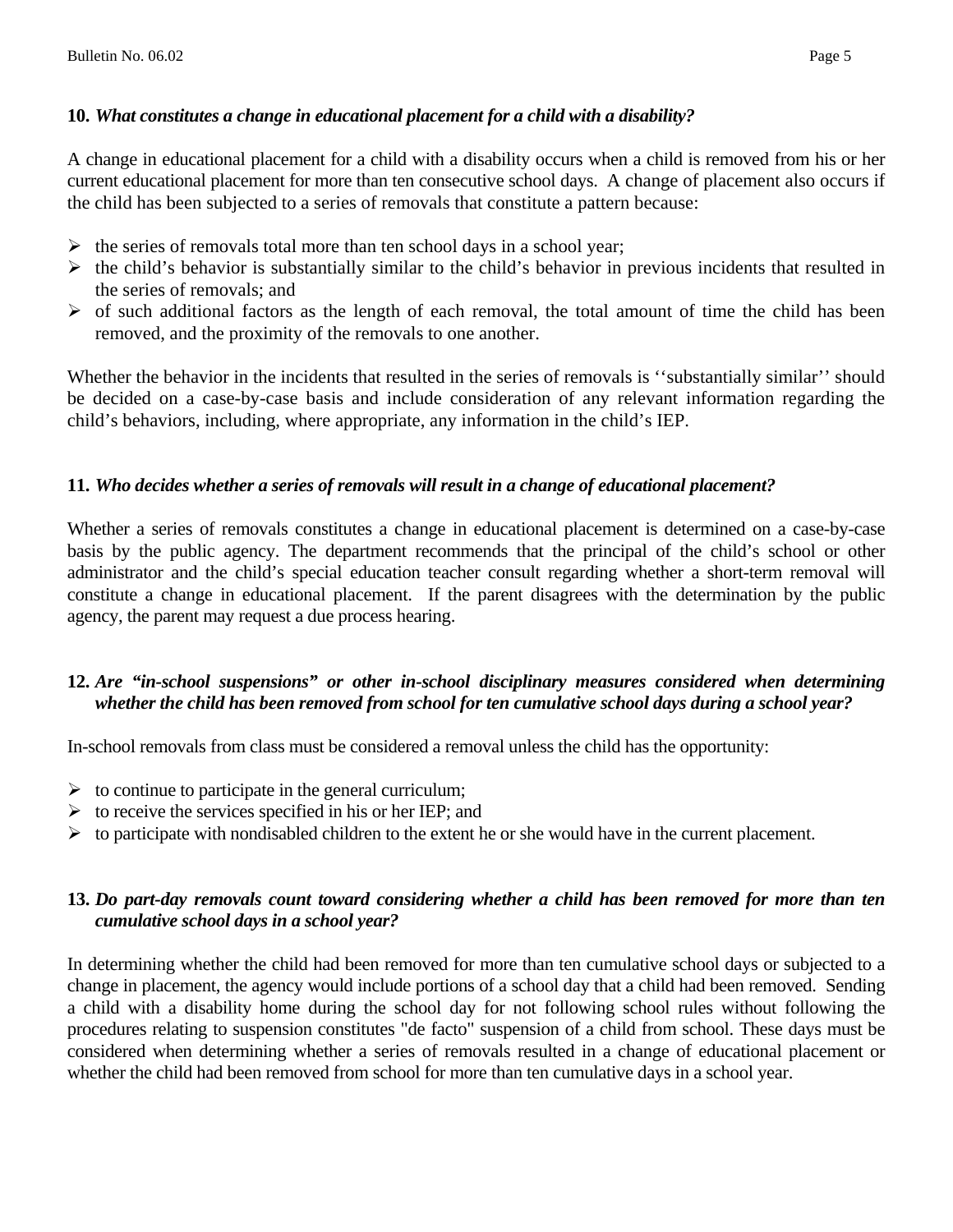#### **14.** *Do bus suspensions count toward considering whether a child has been removed for more than ten cumulative school days in a school year?*

Yes, if the child does not attend school as a result of the suspension.

#### **15.** *What must an LEA do when removals exceed a total of ten cumulative school days during the school year, but will not result in a change in placement?*

When removals exceed ten cumulative school days in a school year, the public agency must determine whether the removal would result in a change of educational placement. If the removal will not result in a change of educational placement, the LEA may remove the child to the extent that a nondisabled child would be removed.

Beginning on the 11th cumulative school day of removal in a school year, and during subsequent removals, the agency must provide services to the extent necessary to enable the child to continue to participate appropriately in the general curriculum, although in another setting, and appropriately advance toward achieving the IEP goals. The decision about the necessary services is made by school personnel, e.g., the school principal or other administrator in consultation with at least one of the child's teachers. School personnel determine where the services will be provided. The services may vary depending on the needs of the child and the length of the removal.

#### **16.** *What must an LEA do when a removal will result in a change of educational placement?*

When a removal will result in a change of educational placement either because the removal exceeds ten consecutive school days or the removal exceeds ten cumulative school days and creates a pattern that results in a change in educational placement, the agency must do the following:

#### **Notice**

On the date the decision is made to make a removal that constitutes a change in placement, the child's parents must be notified of the decision and must be provided a procedural safeguards notice (statement of parent and child rights).

#### **Manifestation determination**

- $\triangleright$  Within ten school days after the date on which the decision to change the child's placement is made, the public agency, the parent and relevant members of the IEP team must determine whether the conduct is a manifestation of the child's disability. In making the determination, all relevant information in the student's file, including the child's IEP, any teacher observations, and any relevant information provided by the parents, must be reviewed.
- $\triangleright$  The conduct must be determined to be a manifestation of the child's disability if:
	- The conduct was caused by, or had a direct and substantial relationship to, the child's disability; or
	- The conduct was the direct result of the agency's failure to implement the IEP.

The LEA must take immediate steps to remedy a failure to implement the IEP. A parent of a child with a disability who disagrees with any decision regarding the manifestation determination may request an expedited due process hearing.

 $\triangleright$  Except where a student is disciplined for behavior involving weapons, drugs or serious bodily harm, if the behavior is determined to be a manifestation of the child's disability, the IEP team must return the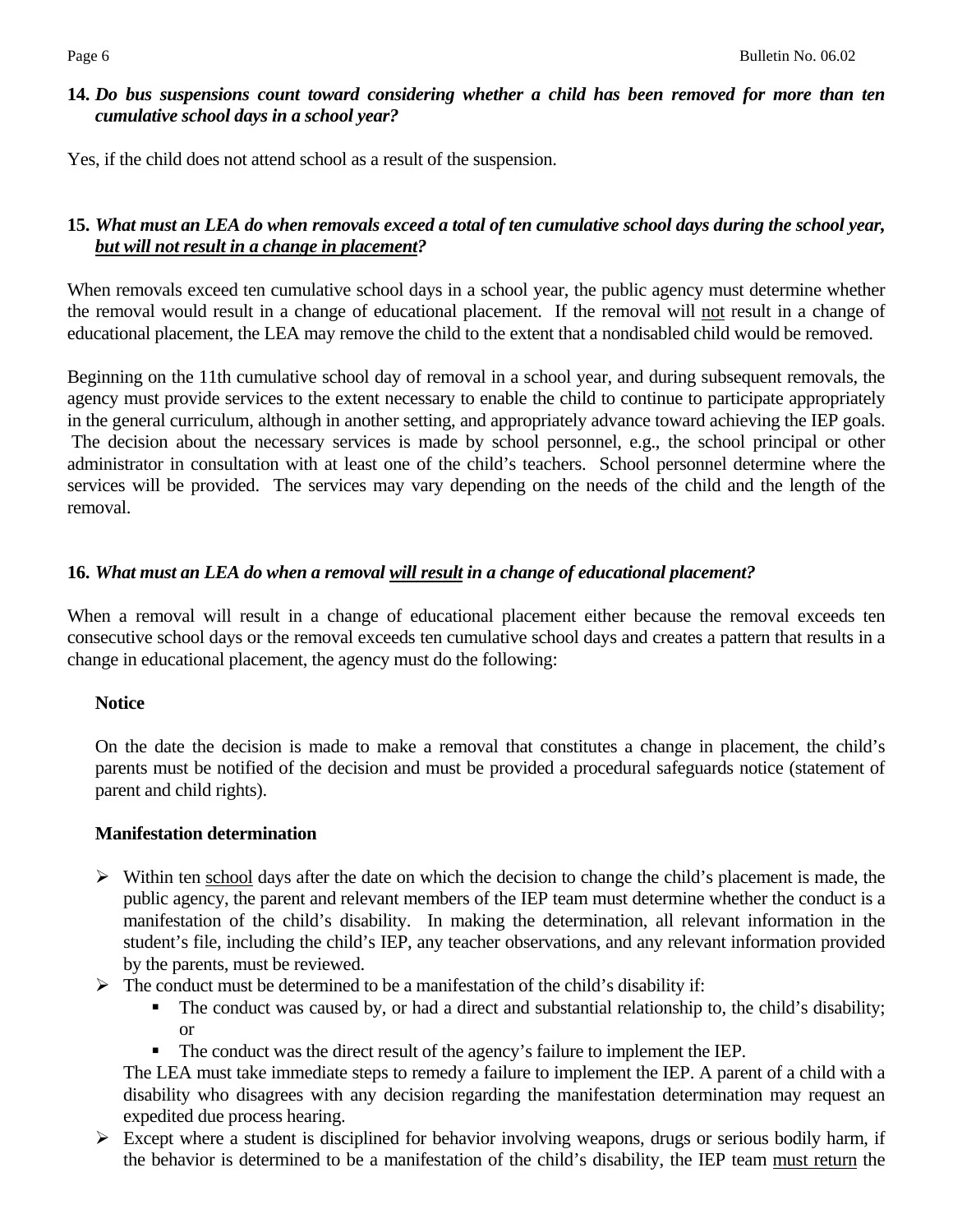child to the placement from which the child was removed, unless the parent and the LEA agree to a change of placement as part of the modification of the behavioral intervention plan.

 $\triangleright$  If the behavior is determined not to be a manifestation of the child's disability, the LEA may remove the child to the same extent it would remove a child who does not have a disability.

#### **Functional Behavioral Assessments (FBAs) and Behavior Intervention Plans (BIPs)**

- $\triangleright$  If the behavior is a manifestation of the child's disability and the child already has a behavioral intervention plan, the IEP team must meet to review the plan and its implementation. The IEP team must modify the plan and its implementation, if necessary, to address the child's behavior. If the child does not have a behavior intervention plan, the IEP team must conduct a functional behavioral assessment and implement a behavioral intervention plan for the child.
- $\triangleright$  If the behavior is not a manifestation of the child's disability the child must receive, as appropriate, a functional behavioral assessment, and behavioral intervention services and modifications that are designed to address the behavior violation so that it does not recur.

#### **Services**

When the behavior is determined not to be a manifestation of the child's disability, the LEA may proceed with the change in placement. The LEA must provide educational services, as determined by the IEP team, to enable the child to continue to participate in the general education curriculum, although in another setting, and to progress toward meeting the goals set out in the child's IEP. Participation in the general curriculum does not mean that a school or district must replicate every aspect of the services that a child would receive if in his or her normal classroom.

#### **17.** *What is the LEA's authority if the behavior involves weapons, illegal drugs, controlled substances or serious bodily injury?*

LEA personnel may order a change of placement to an appropriate interim alternative educational setting without regard to whether the behavior is determined to be a manifestation of the child's disability, if the child carries a weapon to school or possesses a weapon at school, knowingly possesses or uses illegal drugs or sells or solicits the sale of a controlled substance at school or has inflicted serious bodily injury upon another person while at school. "School" includes any school function under the jurisdiction of an LEA or the Department of Public Instruction. The placement may be for the same amount of time a child without a disability would be disciplined, not to exceed 45 school days. The interim alternative educational setting must be determined by an IEP team.

For the purpose of the discipline requirements of special education law:

- $\triangleright$  "Weapon" means a weapon, device, instrument, material, or substance, animate or inanimate, that is used for, or is readily capable of, causing death or serious bodily injury, except that such term does not include a pocket knife with a blade of less than 2 ½ inches in length.
- ¾ "Controlled substance" means a drug or other substance identified under schedules I, II, III, IV, or V in section 202(c) of the Controlled Substances Act [subsection (c) of section 812 of Title 21, United States Code]. Revised schedules are published in the Code of Federal Regulations, Part 1308 of Title 21, Food and Drugs.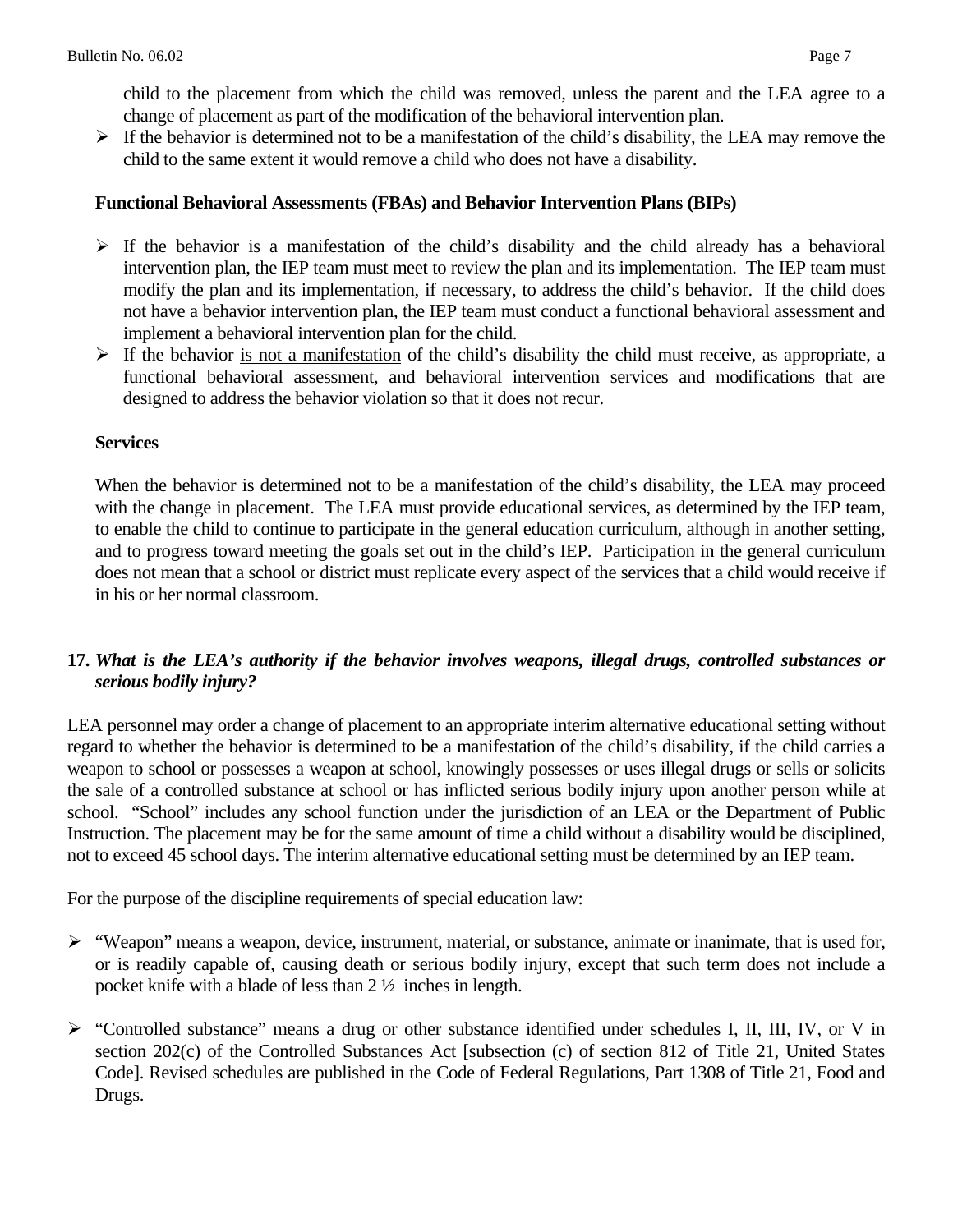- ¾ "Illegal drug" means a controlled substance. The term "illegal drug" does not include a substance that is legally possessed or used under the supervision of a licensed health-care professional or that is legally possessed or used under any other authority under the Controlled Substances Act. Generally speaking, controlled substances include what we commonly think of as illegal "street drugs" such as marijuana, cocaine, LSD, etc., as well as prescription drugs. Drugs purchased legally over-the-counter are not "controlled substances." "Illegal drugs" are controlled substances unless possessed or used lawfully, e.g., with a prescription. For example, Ritalin is a "controlled substance," but is not an illegal drug if it is possessed or used pursuant to a prescription. Ritalin is an illegal drug if possessed or used without a prescription. For the purposes of the discipline requirements of special education law, alcohol and tobacco are not illegal drugs or controlled substances.
- ¾ "Serious bodily injury" means bodily injury that involves: A substantial risk of death; extreme physical pain; protracted and obvious disfigurement; or protracted loss or impairment of the function of a bodily member, organ, or mental faculty.

#### **18.** *What may an LEA do when the conduct is a manifestation of the child's disability but the LEA believes it would be dangerous to return the child to the previous placement?*

If the child's behavior poses a threat of injury to self or others, the agency may request an expedited due process hearing to request a hearing officer to place the child in an interim alternative educational setting. The hearing officer may order the child to an interim alternative educational setting for up to 45 school days if the hearing officer determines that maintaining the child's current placement is substantially likely to result in injury to the child or to others. As an alternative to a due process hearing, the LEA may apply to a court for an order changing the child's placement.

#### **19.** *What if a parent disagrees with a manifestation determination or a disciplinary removal from the current educational placement?*

A parent or an adult pupil may submit a request for a due process hearing to the LEA and send a copy of the request to the Department of Public Instruction. The LEA must hold a resolution meeting within seven calendar days of receiving notice of the due process complaint, unless the parents and LEA agree in writing to waive the resolution meeting or agree to use the mediation process. The due process hearing may proceed unless the matter has been resolved to the satisfaction of both parties within 15 calendar days of the receipt of the due process complaint. An expedited hearing must be conducted within 20 school days of receipt of the hearing request, and a decision must be issued within ten school days following the hearing. The hearing officer's decision is final unless appealed in state circuit court or federal district court.

"Stay put" no longer applies to disciplinary removals. The child remains in the setting to which he was removed until the hearing is completed or until the original removal period expires, unless the parent and the LEA agree otherwise.

#### **20.** *Do federal and state requirements regarding the expulsion of children who bring firearms to school conflict with expulsion requirements that apply to children with disabilities?*

No. While the Gun-Free Schools Act requires an LEA to have a policy in effect requiring the expulsion for a period of not less than one year of any student who brings a firearm to school, the Act does not require a district to expel all such students without exception. The Act allows the district's chief administering officer to modify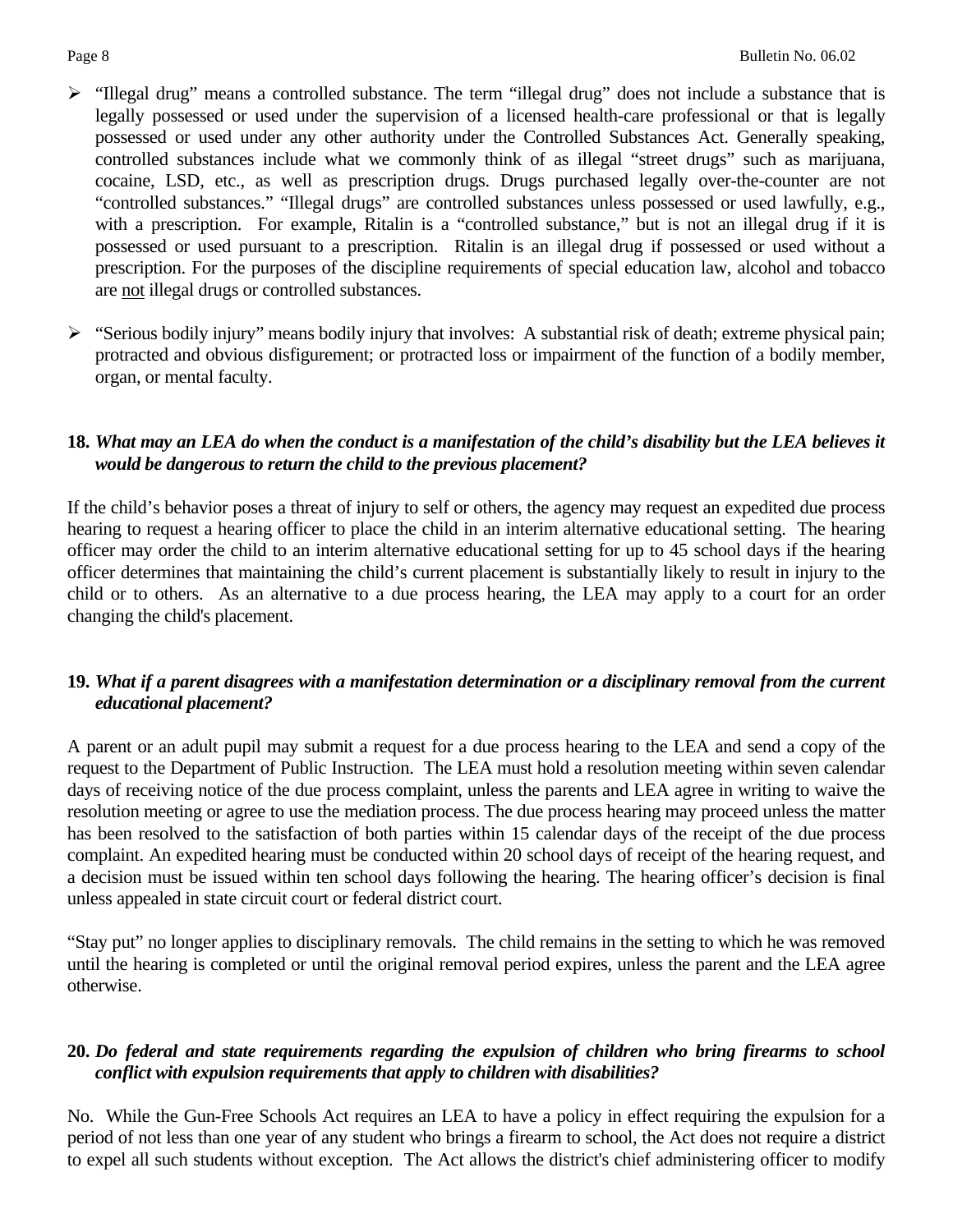the expulsion requirement of the Act for a student on a case-by-case basis. The U.S. Department of Education has interpreted this provision to mean that an LEA may comply with both special education law and the Gun-Free Schools Act by focusing on this provision for case-by-case modification of the expulsion policy.

State law includes similar provisions. Sections 120.13(c)2m. and (e)2., Wis. Stats., require a school board to commence a hearing and expel a pupil from school for not less than a year for possessing a firearm at school or while under the supervision of a school authority. Section  $120.13(1)(g)$ , provides that a school board may modify this requirement on a case-by-case basis. A school board must modify this requirement if necessary to comply with special education requirements. For example, the school board must modify the expulsion requirement if the IEP team determines that the conduct subject to expulsion is a manifestation of the child's disability.

#### **21.** *Does section 120.13(1)(f), Wis. Stats., permit a school district to refuse a special education referral for an expelled child from another district or permit a district to refuse a free appropriate public education to an expelled child with a disability?*

No. Section 120.13(1)(f) provides that a school board is not required to enroll a pupil from another school district during the term of his or her expulsion. Therefore, the school board is not required to admit the pupil to the district's schools during the term of his or her expulsion. However, under federal and state law LEAs must locate, identify, evaluate, and provide a free appropriate public education to all children with disabilities, including children who have been expelled from school. A school district cannot refuse an IEP team evaluation because a child has been expelled from another school district. A school district cannot refuse to provide a free appropriate public education to a child with a disability expelled from another school district. However, the school board may provide the services to the child in a setting other than one of the district's schools, as determined by the IEP team.

#### **22.** *When is a child who is not identified as eligible for special education entitled to the protection of special education law?*

A child who had not been determined eligible for special education is entitled to protection of special education law when the public agency had knowledge that the child was a child with a disability prior to the behavior that precipitated the disciplinary action. A public agency must be deemed to have knowledge when:

- $\triangleright$  The child's parent expressed concern in writing to supervisory or administrative personnel of the appropriate educational agency, or a teacher of the child, that the child is in need of special education and related services.
- $\triangleright$  The child's parent requested a special education evaluation of the child.
- $\triangleright$  The child's teacher, or other personnel of the LEA, expressed specific concerns about a pattern of behavior demonstrated by the child directly to the director of special education of the agency or to other agency supervisory personnel.

A public agency would not be deemed to have knowledge if the child's parent has not allowed an evaluation of the child or has refused services for the child or the child has been evaluated and determined not to be a child with a disability.